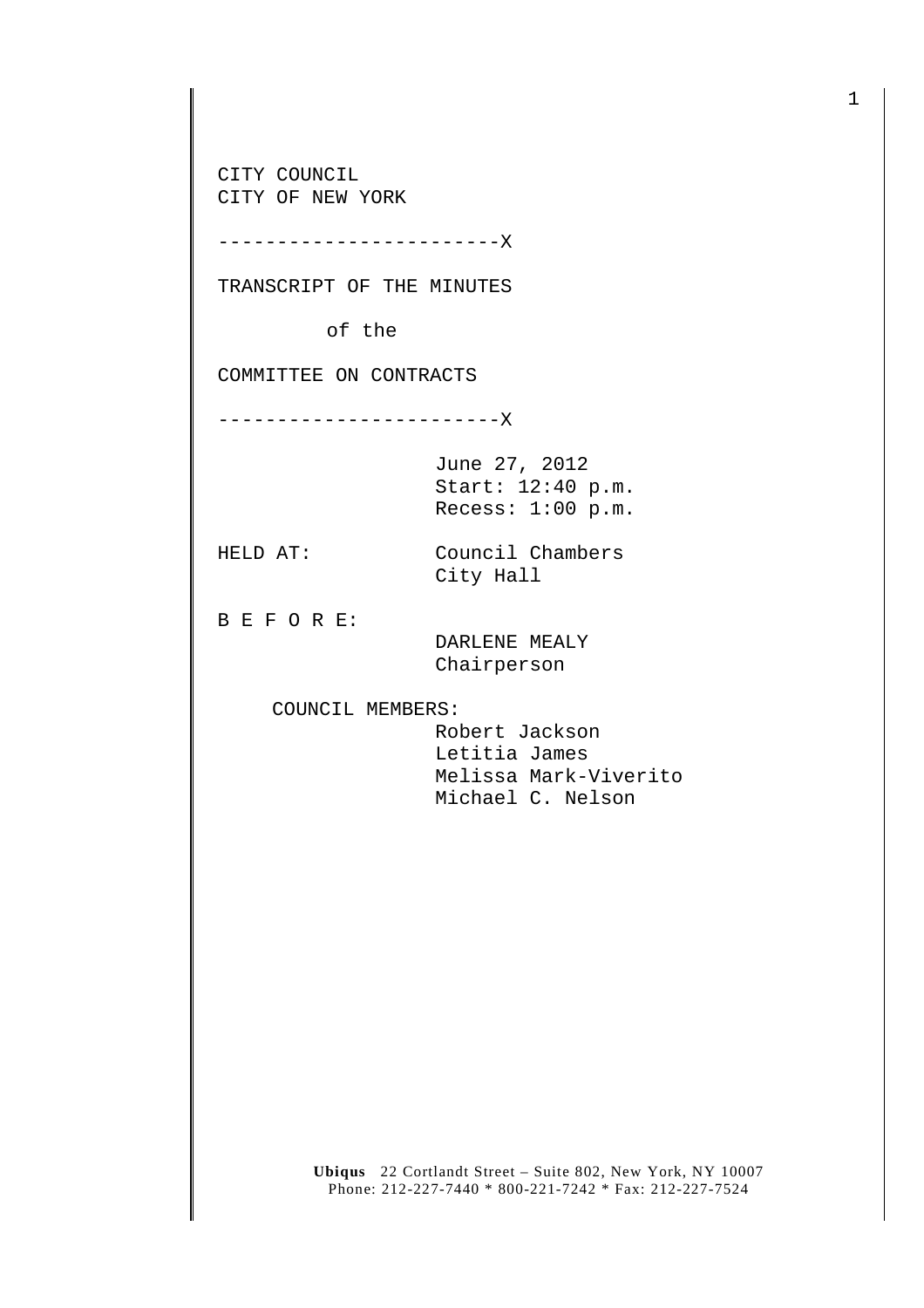| $\mathbf 1$    | $\overline{2}$<br>COMMITTEE ON CONTRACTS                     |
|----------------|--------------------------------------------------------------|
| $\overline{a}$ | CHAIRPERSON MEALY: Good morning.                             |
| 3              | Good afternoon. I serve as the chair of the New              |
| 4              | York City Council Committee on Contracts. It's my            |
| 5              | pleasure to welcome you here today and thank you             |
| 6              | for attending. Before we proceed, I would like to            |
| 7              | recognize my colleagues who are present today from           |
| 8              | the Committee: Council Member Letitia James,                 |
| 9              | Council Member Mark-Viverito and Council Member-             |
| 10             | the sponsor of this bill-Oliver Koppell. On April            |
| 11             | 30 <sup>th</sup> , 2012, the Committee voted on vote to pass |
| 12             | Intro 251-A, which calls for a living wage for               |
| 13             | those who work on property developed by groups               |
| 14             | that receive economic development subsidies from             |
| 15             | the New York City. The bill was then passed by               |
| 16             | the Council with an overwhelming support. On May             |
| 17             | 30 <sup>th</sup> , 2012, the Mayor issued a message a        |
| 18             | disapproval vetoing the legislation. Today the               |
| 19             | Committee will vote to re-pass Intro 251-A and to            |
| 20             | file the Mayor's veto message M816. Intro 251-A              |
| 21             | would add a new section to the charter one of                |
| 22             | title six of the city's Administration Code                  |
| 23             | relating to contracts and purchases. The                     |
| 24             | legislation mandates that covered employees                  |
| 25             | provide an hourly compensation package of no less            |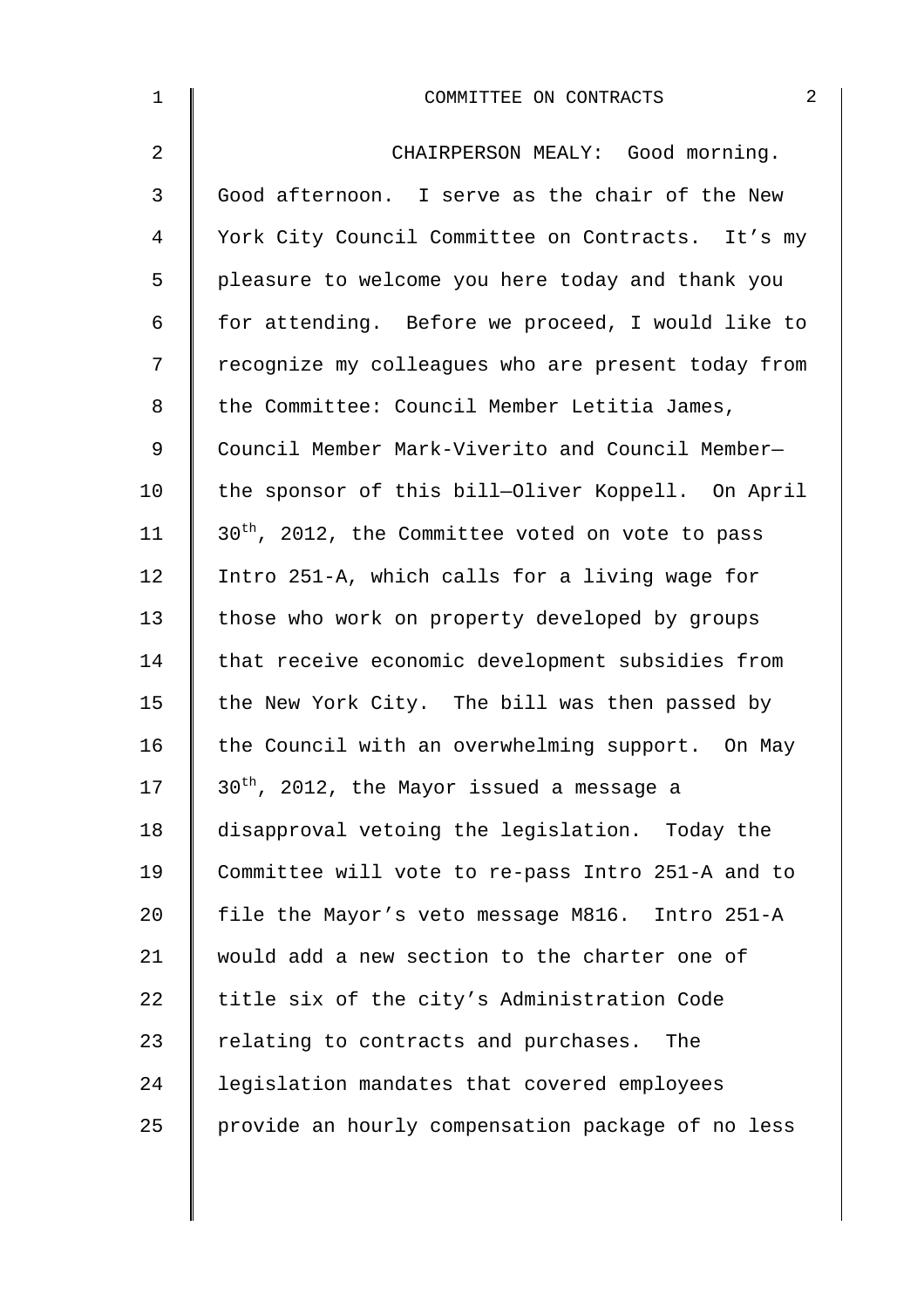| $\mathbf 1$    | COMMITTEE ON CONTRACTS                            | 3 |
|----------------|---------------------------------------------------|---|
| $\overline{a}$ | that the living wage rate plus a health benefit   |   |
| 3              | supplement. The living wage would initially be    |   |
| 4              | \$10 per hour and if a health care benefit is not |   |
| 5              | provide, the health benefit supplement will be    |   |
| 6              | \$1.50 per hour. The two rates will increase      |   |
| 7              | annually starting in 2013 based upon the consumer |   |
| 8              | price index and its medical care component.       |   |
| $\mathsf 9$    | Before we vote, this Committee held two lengthy   |   |
| 10             | and productive hearings on this legislation and   |   |
| 11             | since we passed the final version of this         |   |
| 12             | legislation just two months ago, there is no need |   |
| 13             | for me to dwell on the details of this bill. I    |   |
| 14             | will just say that when we vote in support of     |   |
| 15             | Intro 251-A, we vote for striking a far and       |   |
| 16             | appropriate balance of promoting economic         |   |
| 17             | development and creating good paying jobs in this |   |
| 18             | city, and before we vote, we would like to hear   |   |
| 19             | from our proud sponsor, Mr. Oliver Koppell.       |   |
| 20             | COUNCIL MEMBER KOPPELL: Thank you                 |   |
| 21             | very much, Madam Chair and I appreciate not only  |   |
| 22             | your chairing the Committee and moving the bill   |   |
| 23             | forward, but also your sponsorship of the         |   |
| 24             | Committee yourself, which indicated your support  |   |
| 25             | before it passed. I also want to give credit to   |   |
|                |                                                   |   |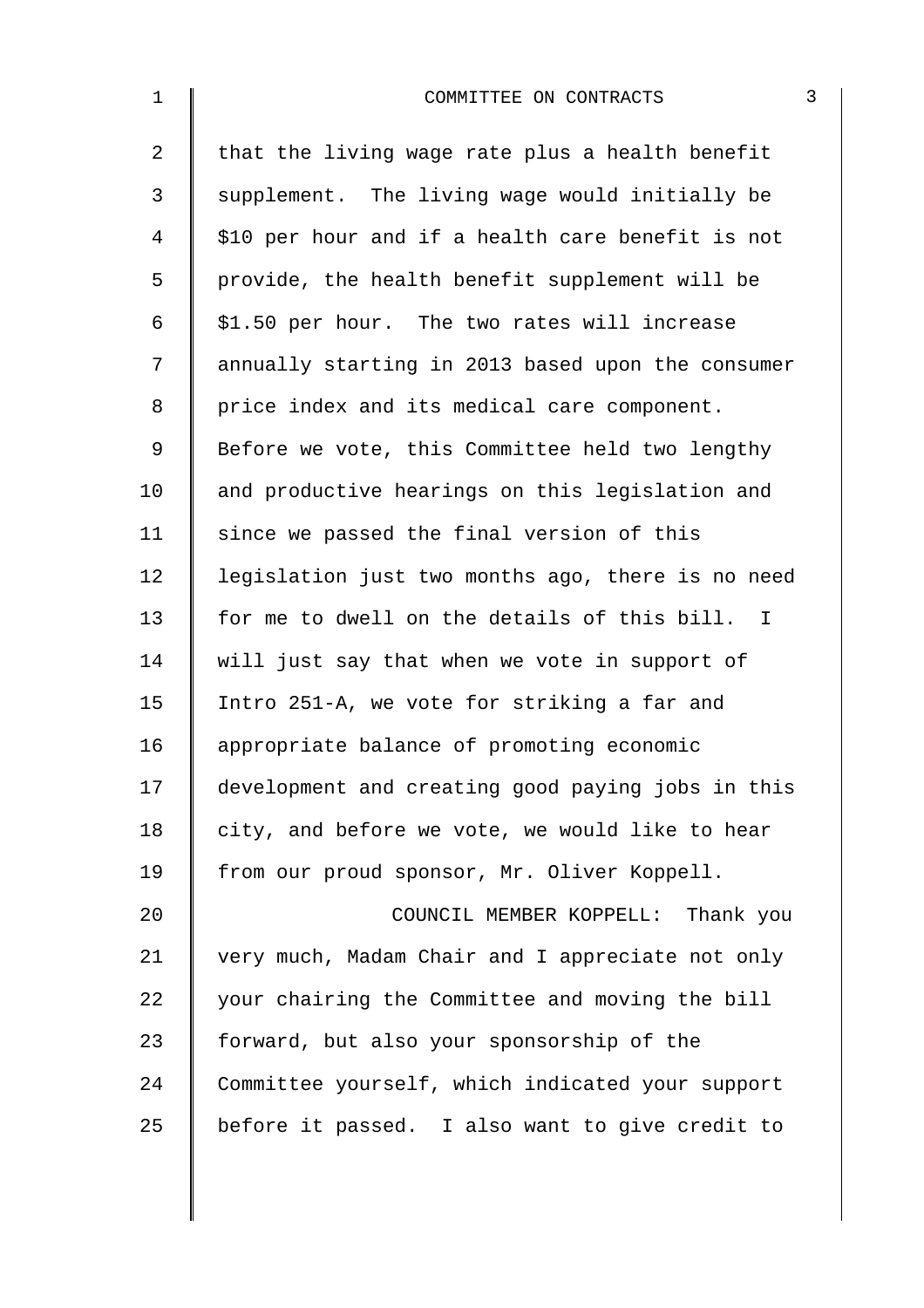| $\mathbf 1$    | 4<br>COMMITTEE ON CONTRACTS                        |
|----------------|----------------------------------------------------|
| $\overline{2}$ | the borough president of the Bronx, Ruben Diaz,    |
| 3              | who initiated the idea of a living wage            |
| $\overline{4}$ | requirement in connection with city subsidized     |
| 5              | projects in connection particularly with the       |
| 6              | Kingsbridge Armory, which was the beginning of     |
| 7              | consideration of this subject. There has been a    |
| $\,8\,$        | great deal of discussion of this measure, and I'm  |
| $\mathsf 9$    | not going to lengthen the Committee hearing by     |
| 10             | going into it, but let me say that the Mayor's     |
| 11             | veto is really very much ill advised. I do         |
| 12             | believe that this bill will have adverse effect on |
| 13             | the city's economy. I think it establishes a very  |
| 14             | important principle, and that principle is that    |
| 15             | where we use public subsidies and tax payer money, |
| 16             | we insist that those who receive those subsidies   |
| 17             | provide at least a decent level of wages and       |
| 18             | benefits-hardly a rich level, if one looks at \$10 |
| 19             | an hour plus health benefits or 11.50 without.     |
| 20             | This is although an important piece of legislation |
| 21             | and in some ways precedent setting; it is not      |
| 22             | unique. Other cities around the country have       |
| 23             | enacted similar legislation and there is           |
| 24             | absolutely no showing that this has had an adverse |
| 25             | effect on their economies. In order to avoid any   |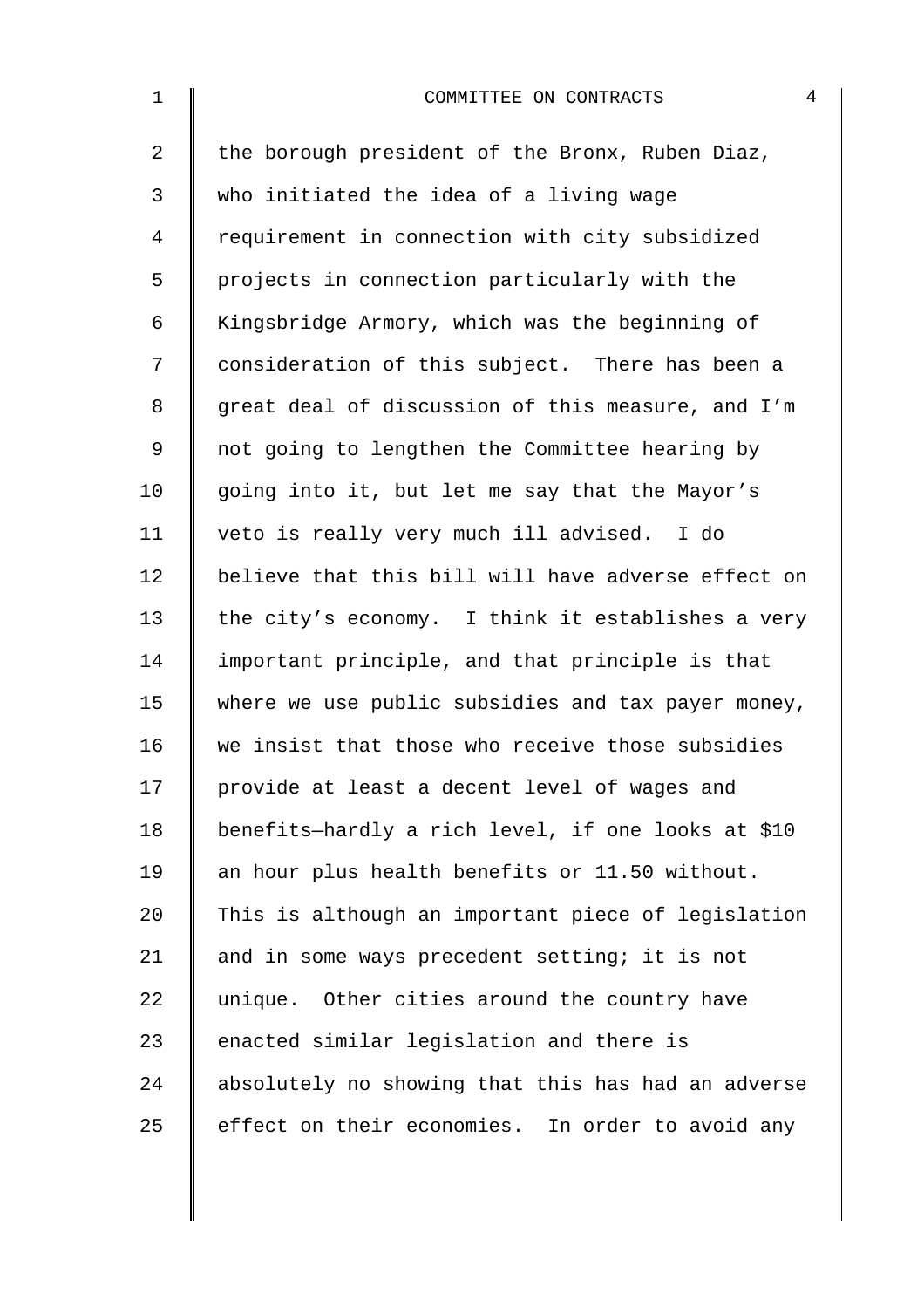| $\mathbf 1$    | 5<br>COMMITTEE ON CONTRACTS                        |
|----------------|----------------------------------------------------|
| $\overline{a}$ | possibility that this legislation would have       |
| 3              | adverse consequences on economic development after |
| 4              | hearings with the work of the Speaker and the      |
| 5              | Speaker's staff, the bill was narrowed so it only  |
| 6              | applies to the direct recipient of the subsidy,    |
| 7              | and there can be no claim whatsoever that we are   |
| 8              | putting a mandate on an organization, corporation  |
| 9              | or individual who is not benefitting from that     |
| 10             | subsidy. The legislation is so narrowly tailored,  |
| 11             | so it's only those who benefit from the subsidy    |
| 12             | that have to meet the mandate. I also might point  |
| 13             | that nobody is requiring anybody to take a         |
| 14             | subsidy. In fact there is a retail development     |
| 15             | coming up in my district where the sponsor of that |
| 16             | development is not asking for any city subsidy and |
| 17             | therefore, doesn't come within the provision of    |
| 18             | this bill, so obviously, developments can proceed  |
| 19             | without being burdened by these requirements if    |
| 20             | the sponsor so chooses. So we're not affecting     |
| 21             | the private market; we're only affecting the       |
| 22             | market where the public is involved, and it is     |
| 23             | more than appropriate, so therefore, Madam Chair,  |
| 24             | I fully support overriding the veto and I hope     |
| 25             | that the bill will go in to effect promptly, and I |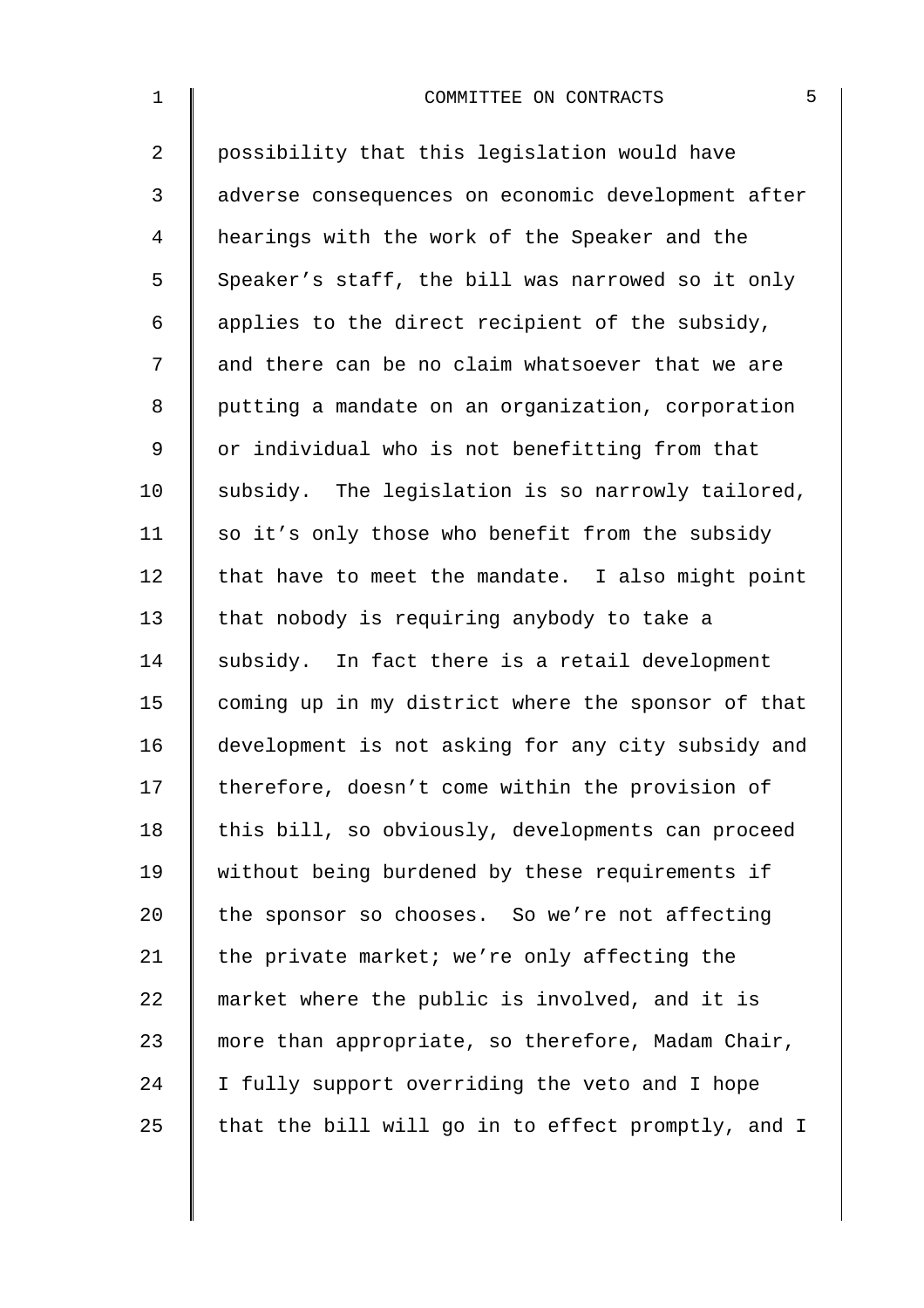| $\mathbf 1$ | 6<br>COMMITTEE ON CONTRACTS                        |
|-------------|----------------------------------------------------|
| 2           | would urge the Mayor not to try and obstruct the   |
| 3           | bill with some lawsuit or litigation, which        |
| 4           | ultimately I believe will fail. Thank you.         |
| 5           | CHAIRPERSON MEALY: My colleagues                   |
| 6           | have anything? Mark-Viverito?                      |
| 7           | COUNCIL MEMBER MARK-VIVERITO:                      |
| 8           | Thank you, Madam Chair. I will be very quick       |
| 9           | since we have spoken. I just also want to          |
| 10          | congratulate Council Member Koppell, Council       |
| 11          | Member Palma, but also very much the public        |
| 12          | because what we have been witnessing over this     |
| 13          | past year is really a great mobilization on many   |
| 14          | different issues, and I think - - when the         |
| 15          | community speaks in a united way and mobilized, it |
| 16          | is imperative that we listen. I think that this    |
| 17          | was a collective effort over the past couple of    |
| 18          | years and so thank you, Council Member Koppell and |
| 19          | thanks all the public that has expressed a         |
| 20          | position on this and that has attended different   |
| 21          | hearings. I think it is a proud day for this       |
| 22          | Council and for the city of New York. Thanks.      |
| 23          | CHAIRPERSON MEALY: Thank you, and                  |
| 24          | we just want to thank RWDSU [phonetic], the        |
| 25          | president - - for his leadership in this - - as    |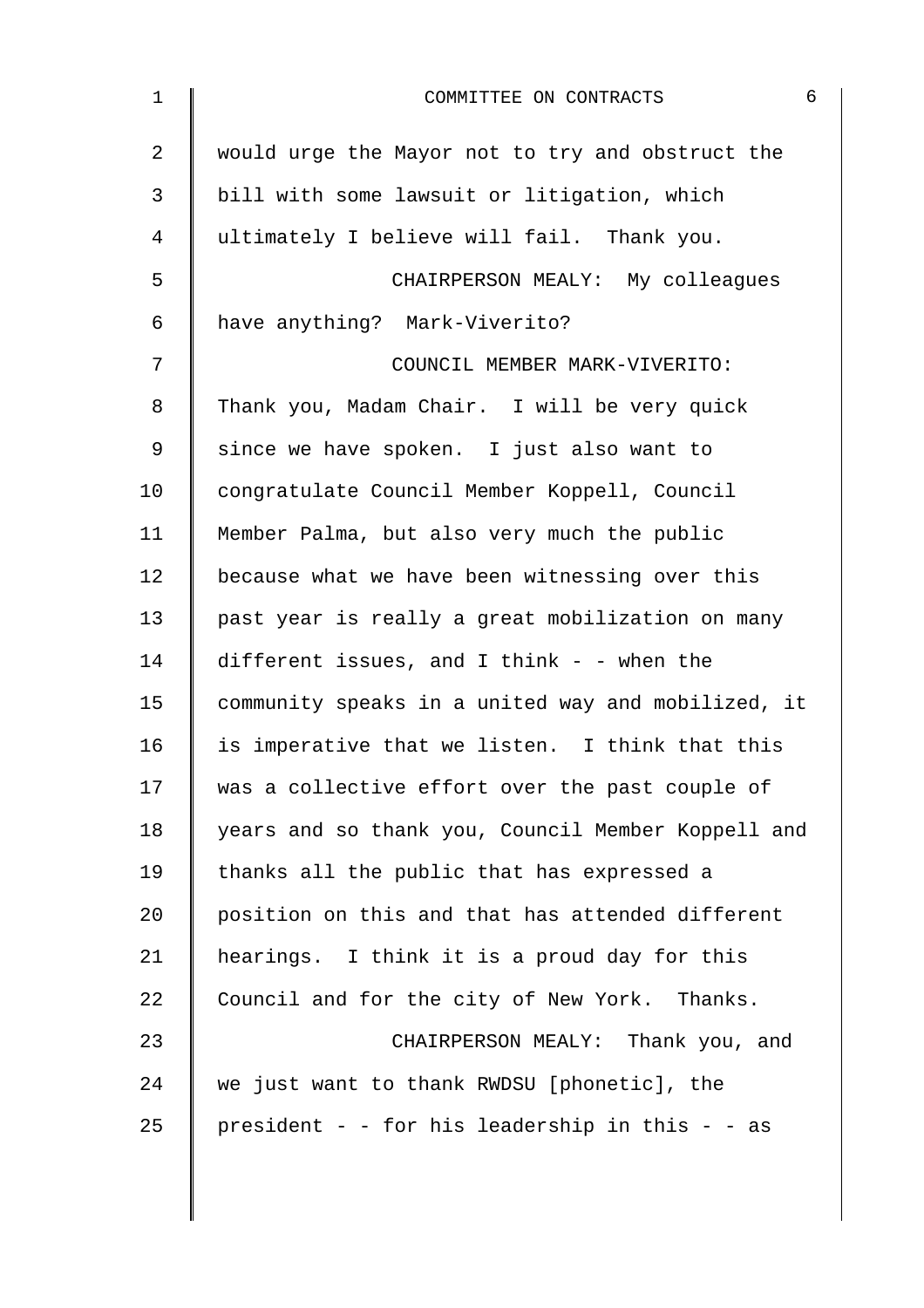| $\mathbf 1$ | 7<br>COMMITTEE ON CONTRACTS                        |
|-------------|----------------------------------------------------|
| 2           | well. I know his union is happy in regards to      |
| 3           | this. Again, thank you all for attending. With     |
| 4           | no further ado, we will now turn to the vote on    |
| 5           | the Introduction of the filing of the Mayor's veto |
| 6           | message. The question before the Committee today   |
| 7           | is whether Intro 251-A should be re-passed         |
| 8           | notwithstanding the objections of the Mayor. I     |
| 9           | would ask the clerk to call the roll to vote on    |
| 10          | 25-A [phonetic] and to file M816.                  |
| 11          | COMMITTEE CLERK: William Martin,                   |
| 12          | Committee Clerk. Roll call vote Committee on       |
| 13          | Contracts. Council Member Mealy?                   |
| 14          | CHAIRPERSON MEALY:                                 |
| 15          | Congratulations, Oliver Koppell and DWDSU          |
| 16          | [phonetic] and I vote aye.                         |
| 17          | COMMITTEE CLERK: James?                            |
| 18          | COUNCIL MEMBER JAMES:                              |
| 19          | Congratulations to all the sponsors. I vote aye.   |
| 20          | COMMITTEE CLERK: Mark-Viverito?                    |
| 21          | COUNCIL MEMBER MARK-VIVERITO: I                    |
| 22          | vote aye.                                          |
| 23          | COMMITTEE CLERK: By a vote of                      |
| 24          | three in the affirmative, zero in the negative and |
| 25          | no abstentions, all items have been adopted.       |
|             |                                                    |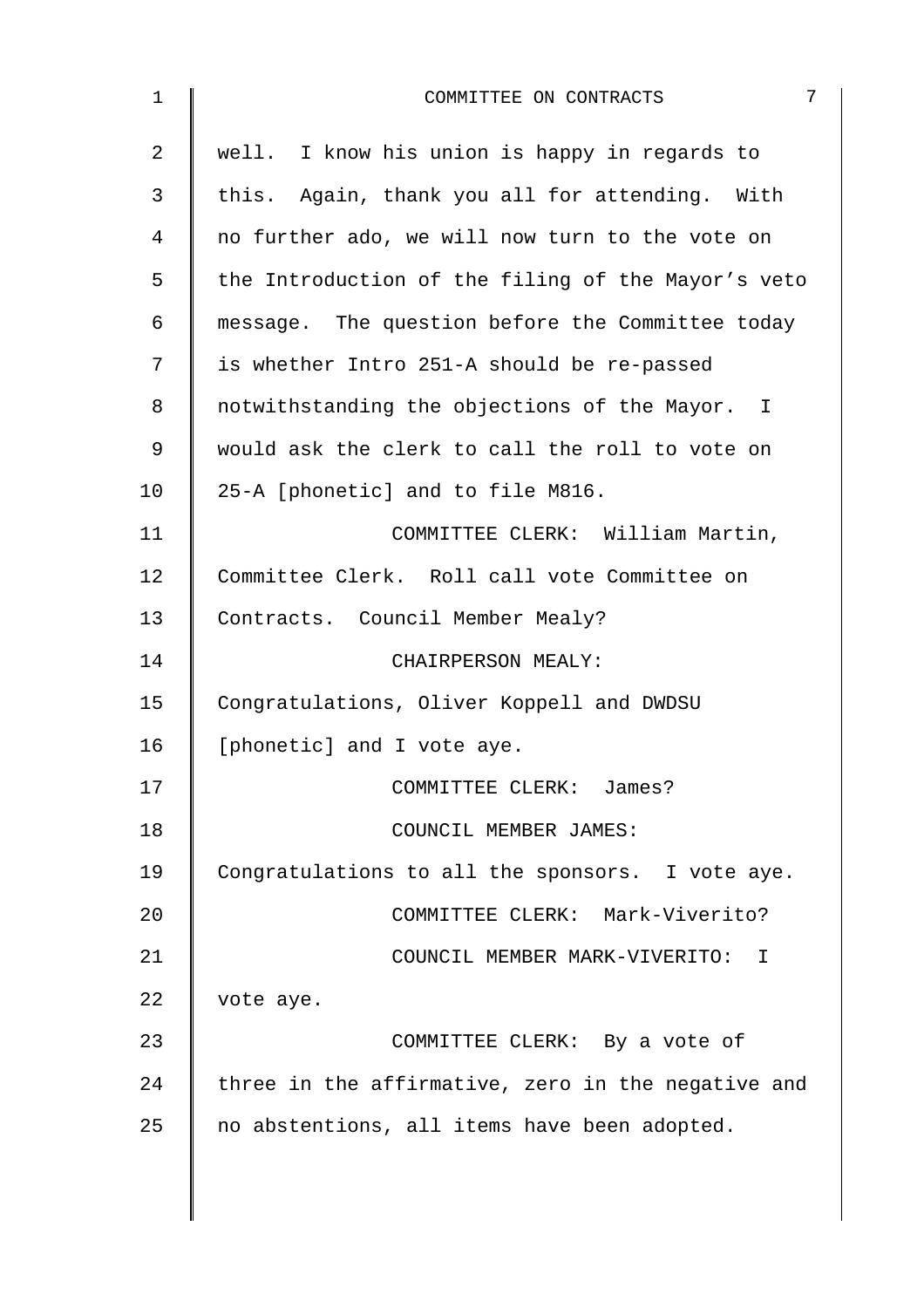| $\mathbf{1}$   | COMMITTEE ON CONTRACTS                           | 8 |
|----------------|--------------------------------------------------|---|
| $\overline{a}$ | Members, please sign the Committee reports.      |   |
| $\mathfrak{Z}$ | CHAIRPERSON MEALY: And thank you.                |   |
| $\overline{4}$ | This hearing is not closed. We will keep it open |   |
| 5              | to 15 minutes-one o'clock. Thank you all for     |   |
| 6              | attending.                                       |   |
| 7              | COMMITTEE CLERK: Council Member                  |   |
| 8              | Jackson?                                         |   |
| $\mathsf 9$    | COUNCIL MEMBER JACKSON: Aye.                     |   |
| 10             | COMMITTEE CLERK: Final vote in the               |   |
| 11             | Committee on Contracts is now four in the        |   |
| 12             | affirmative, zero in the negative and no         |   |
| 13             | abstentions.                                     |   |
|                |                                                  |   |
|                |                                                  |   |
|                |                                                  |   |
|                |                                                  |   |
|                |                                                  |   |
|                |                                                  |   |
|                |                                                  |   |
|                |                                                  |   |
|                |                                                  |   |
|                |                                                  |   |
|                |                                                  |   |
|                |                                                  |   |
|                |                                                  |   |